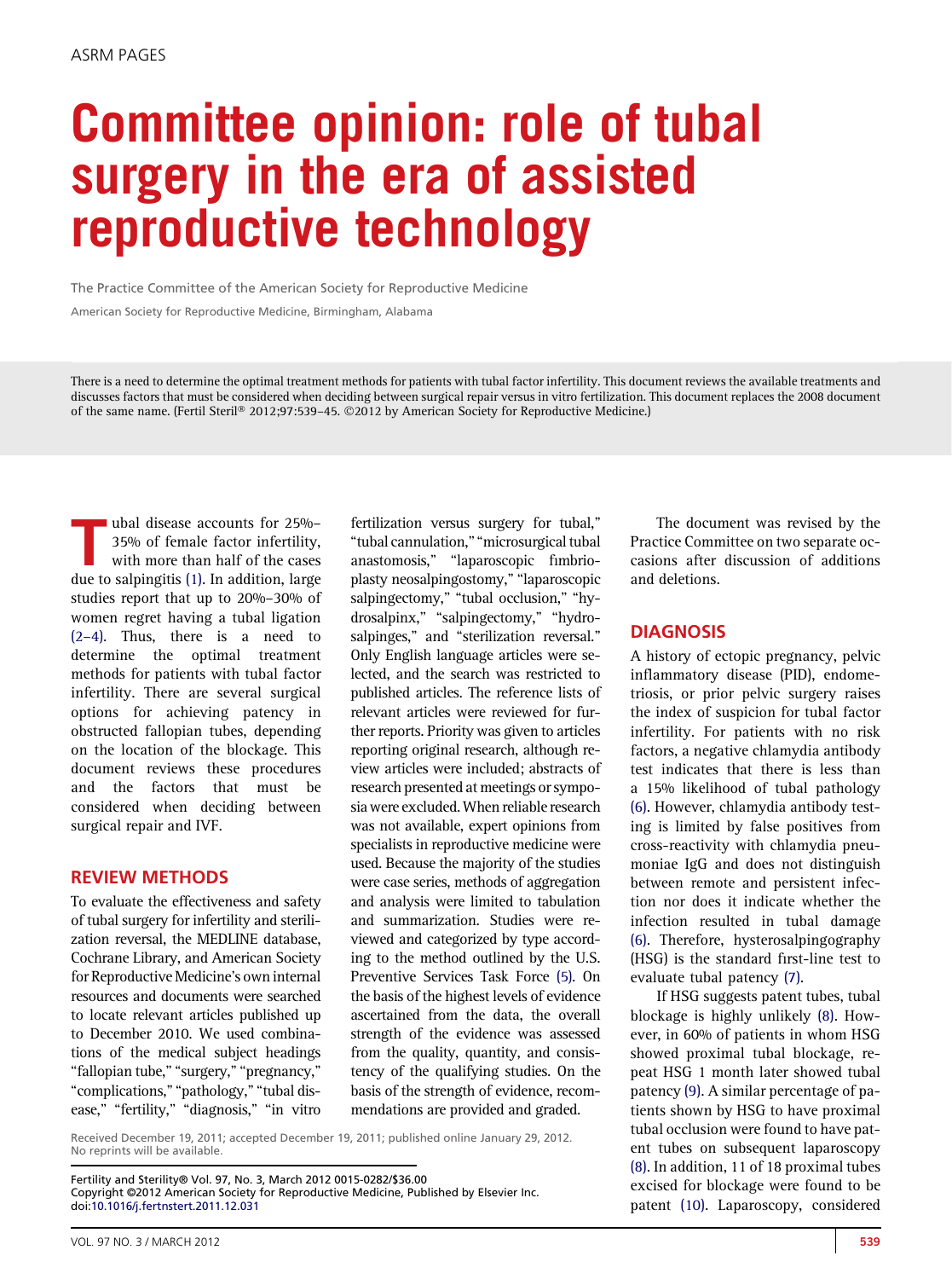the gold standard for determining tubal patency, is not perfect: one study showed that 3% of patients with bilateral tubal occlusion subsequently conceived spontaneously [\(11\)](#page-5-0). HSG also has a therapeutic effect, with higher fecundity rates reported for several months after the procedure [\(12\).](#page-5-0) Sonohysterosalpingography and transvaginal hydrolaparoscopy with chromotubation are alternative methods for assessing tubal patency (13–[15\).](#page-5-0)

## GENERAL CONSIDERATIONS

Many variables need to be taken into consideration when counseling patients with tubal infertility regarding corrective surgery or IVF. The age of the patient, ovarian reserve, prior fertility, number of children desired, site and extent of the tubal disease, presence of other infertility factors, experience of the surgeon, and success rates of the IVF program are the most important. Patient preference, religious beliefs, cost, and insurance reimbursement also figure into the equation. In addition, a semen analysis should be performed early in the infertility investigation as the results may influence the management decision between tubal surgery and IVF.

The most recent national assisted reproductive technology (ART) registry data from 2009 noted a 32.4% live-birth rate per cycle initiated in patients with tubal infertility, similar to the 30.1% rate overall [\(16\).](#page-5-0) Meaningful success rates with the various tubal surgical procedures are largely lacking. Most of the published literature is from surgeons with the greatest expertise. Their results may not be generalizable to less skilled or experienced surgeons. Furthermore, the results of tubal surgery and IVF are not directly comparable because surgical success is reported as pregnancy rate per patient, whereas IVF success rates are per cycle. As a result, there are no adequate trials comparing pregnancy rates with tubal surgery versus IVF [\(17\)](#page-5-0).

The advantages and disadvantages of tubal surgery and IVF need to be reviewed with the patient to provide assistance in her decision making. The main advantages of IVF are good per-cycle success rates and the fact that it is less surgically invasive. Its disadvantages are generalizable to surgeons with less skill and experience and include cost (especially if more than one cycle is required), the need for frequent injections and monitoring for several weeks, and, most significantly, the risks of multiple pregnancy and ovarian hyperstimulation syndrome. While perhaps not directly applicable to tubal factor infertility, IVF alone has been associated with a higher incidence of adverse perinatal outcomes in singleton infants such as perinatal mortality, preterm delivery, low and very low birth weights, intrauterine growth retardation, and congenital malformations [\(18](#page-5-0)–22).

The advantages of tubal surgery are that it is a one-time, usually minimally invasive outpatient procedure, and patients may attempt conception every month without further intervention and may conceive more than once. They also avoid the risks associated with IVF. The disadvantages are the risks for surgical complications, such as bleeding, infection, organ damage, and reaction to anesthesia. There is also postoperative discomfort during the short recovery phase. While the risk of ectopic pregnancy is increased in

patients having IVF for tubal disease, it is higher after tubal surgery. To optimize pregnancy rates and reduce the risks, only those facile and experienced in laparoscopic and/or microsurgical techniques should attempt to perform corrective tubal surgery. The ideal candidate for tubal surgery is young, has no other significant infertility factors, and has tubal anatomy that is amenable to repair.

## PROCEDURES FOR PROXIMAL TUBAL BLOCKAGE

Proximal tubal blockage accounts for 10%–25% of tubal disease [\(1\).](#page-4-0) It may be due to obstruction resulting from plugs of mucus and amorphous debris, to spasm of the uterotubal ostium, or to occlusion, which is a true anatomic blockage from fibrosis due to salpingitis isthmica nodosa (SIN), PID, or endometriosis. Unless the proximal blockage on HSG is clearly due to SIN, selective salpingography or tubal cannulation can be attempted.

Tubal cannulation is accomplished using a coaxial catheter system under fluoroscopic guidance or via hysteroscopy with laparoscopic confirmation. An outer catheter is directed to the uterotubal ostium, and a selective salpingogram is performed. If tubal blockage is confirmed, a small inner catheter with a flexible guide wire is advanced through the proximal tube. Before performing this procedure, there should be confirmation of normal distal tubal anatomy.

If the obstruction is not overcome by tubal cannulation with gentle pressure, a true anatomic occlusion is assumed and the procedure is terminated. Excision of the proximal tubes in cases of failed tubal cannulation revealed SIN, chronic salpingitis, or obliterative fibrosis in 93% of patients [\(23\).](#page-5-0) In these cases, IVF is preferred to resection and microsurgical anastomosis. IVF would also be the preferred treatment for proximal tubal blockage in older women and in the presence of a significant male factor. However, microsurgery may be considered after failed tubal cannulation if IVF is not an option for the patient, but it should be attempted only by those with appropriate training. Tubal implantation has been relegated to historic interest only, as it is associated with very low success rates and risk of cornual rupture in pregnancy.

A meta-analysis of studies treating patients with bilateral proximal tubal occlusion showed that the obstruction is relieved in about 85% of the tubes with tubal cannulation and that about half of the patients conceive [\(1\).](#page-4-0) Approximately a third of the opened tubes subsequently reocclude [\(1, 24\).](#page-4-0) The incidence of tubal perforation during tubal cannulation has been reported to be 3%–11%, without any clinical consequences [\(1\).](#page-4-0) The optimal treatment of unilateral proximal tubal occlusion has not been determined. One study reported similar pregnancy rates with controlled ovarian hyperstimulation and IUI in patients with untreated unilateral proximal tubal occlusion and in those with unexplained infertility [\(25\).](#page-5-0)

Although tubal patency rates are similar with both fluoroscopic and hysteroscopic techniques, a meta-analysis found that ongoing pregnancy rates are higher with hysteroscopic cannulation [\(Table 1\)](#page-2-0). This finding may be due to the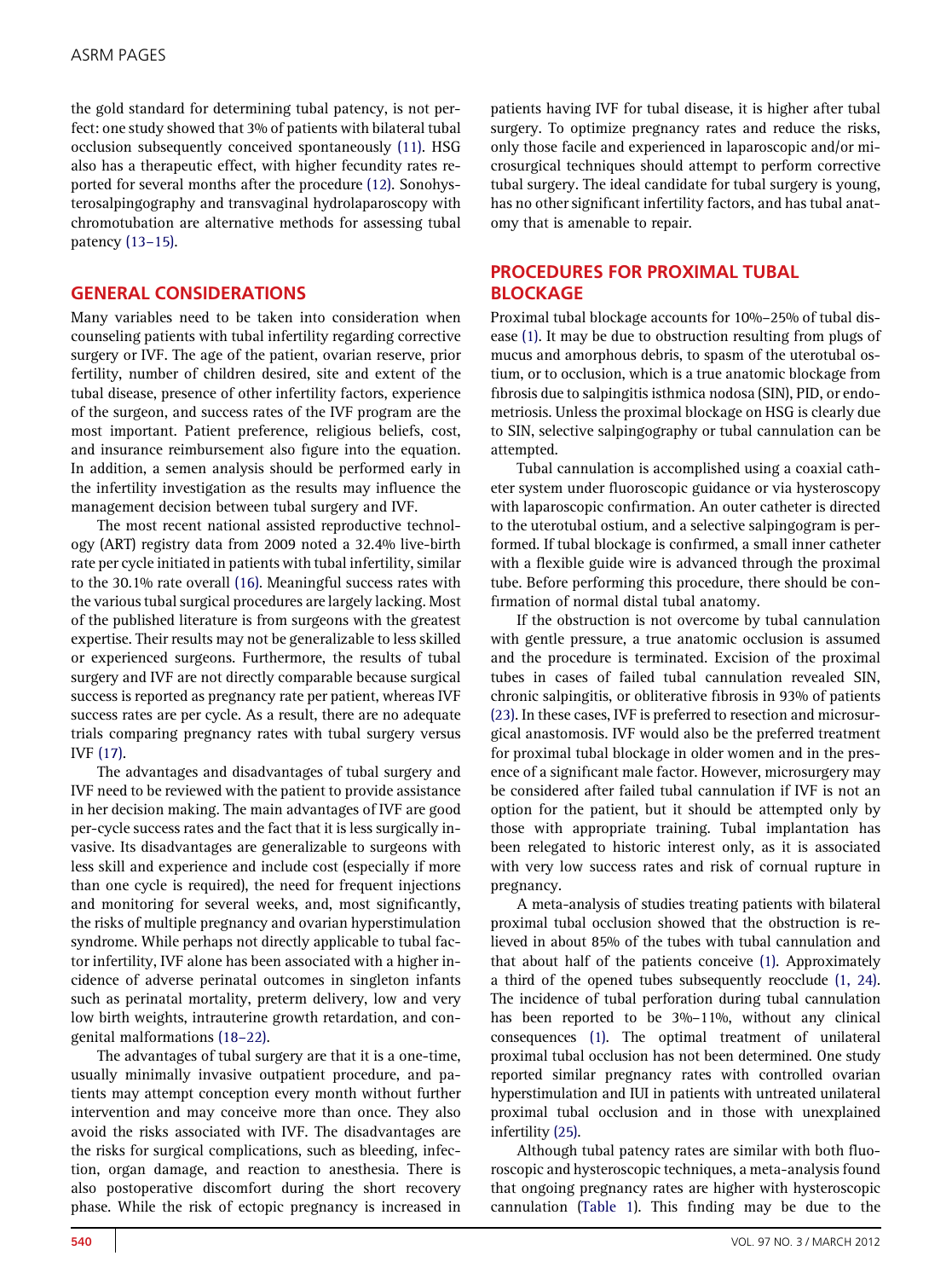# <span id="page-2-0"></span>TABLE 1

| Comparison of pregnancy rates and outcomes after various techniques.                                                    |                   |                                    |                                            |                                       |                                         |
|-------------------------------------------------------------------------------------------------------------------------|-------------------|------------------------------------|--------------------------------------------|---------------------------------------|-----------------------------------------|
| Study                                                                                                                   | No. of patients   | Pregnancy rate (%)                 | Ongoing PR (%)                             | Ectopic (%)                           | Spontaneous abortion (%)                |
| Microsurgical ( $n = 5$ )<br>Hysteroscopic ( $n = 4$ )<br>Fluoroscopic ( $n = 9$ )                                      | 175<br>133<br>482 | 103(58.9)<br>65(48.9)<br>103(21.4) | 83 (80.6)<br>$22(81.5)$ *<br>$51(73.9)$ ** | 13(12.6)<br>$2(7.4)$ *<br>$6(8.7)$ ** | 7(11.5)<br>$3(11.1)$ *<br>$12(17.4)$ ** |
| Note: Data derived from reference 1.<br>* Based on 27 assessable pregnancies.<br>** Based on 69 assessable pregnancies. |                   |                                    |                                            |                                       |                                         |
| Practice Committee. Role of tubal surgery in ART era. Fertil Steril 2012.                                               |                   |                                    |                                            |                                       |                                         |

opportunity to diagnose and treat another pelvic pathology during laparoscopy or to the fact that cannulation under direct vision may be less traumatic. Because tubal cannulation is a minor procedure with results comparable to those of microsurgical resection and anastomosis, it should be the treatment of choice. In the setting of failed tubal cannulation, microsurgery may be considered if IVF is not an option.

# SURGERY FOR DISTAL TUBAL DISEASE— GOOD PROGNOSIS

The decision to repair or remove fallopian tubes with distal disease is usually made intraoperatively based on the prognosis for an intrauterine pregnancy. Distal tubal disease includes hydrosalpinges and fimbrial phimosis. Hydrosalpinges are completely occluded, whereas fimbrial agglutination by adhesions results in a narrow phimotic tubal opening. Both conditions are usually due to PID but may also result from peritonitis of any cause or tubal damage from previous surgery. A good prognosis is associated with patients who have no more than limited filmy adnexal adhesions, mildly dilated tubes (<3 cm) with thin and pliable walls, and a lush endosalpinx with preservation of the mucosal folds[\(26\).](#page-5-0) Peritubal adhesions from the above causes or endometriosis may impair the ability of intrinsically normal tubes to capture an oocyte by mechanically interfering with the anatomic relationship between the distal fallopian tube and the ovary. One study of 147 patients reported cumulative pregnancy rates of 40% at 12 months after adhesiolysis by laparotomy, versus 8% in an untreated group [\(27\).](#page-5-0)

Laparoscopic neosalpingostomy and fimbrioplasty are carried out by opening a hydrosalpinx or increasing the opening for fimbrial phimosis, respectively. The fimbria are then everted and secured to the tubal serosa with sutures or electrosurgery (Bruhat procedure). Pregnancy rates after these procedures depend on the degree of tubal disease and are more favorable with good-prognosis patients [\(28, 29\)](#page-5-0). Intrauterine and ectopic pregnancy rates after neosalpingostomy for mild hydrosalpinges range from 58% to 77% and from 2% to 8%, respectively [\(28\).](#page-5-0) For severe disease, these values were 0%–22% and 0%–17%, respectively [\(28\).](#page-5-0) Irreversible deciliation of the endosalpinx after an episode of salpingitis is responsible for the discrepancy between the patency rates and pregnancy rates after neosalpingostomy.

The fimbrioplasty procedure to open the tube more widely is virtually identical to neosalpingostomy. Neosalpingostomy and fimbrioplasty should be done only by laparoscopy, because the results are comparable to laparotomy, but with less risk [\(7, 30\)](#page-5-0). Although IVF is preferred over salpingostomy for mild hydrosalpinges in older women and for those with male factor or other infertility factors, salpingostomy before IVF may improve the subsequent likelihood of success of IVF while still giving the patient the option to attempt spontaneous conception. Tuboplasty is not appropriate for women with severe disease or with both proximal and distal occlusion. Patients with poor-prognosis hydrosalpinges are better served by salpingectomy followed by IVF. Patients should be consented preoperatively for both salpingostomy as well as salpingectomy so the most appropriate procedure can be performed based on the extent of tubal disease. Postoperative reocclusion may occur, necessitating an additional surgical procedure to perform a salpingectomy or proximal tubal occlusion, as will be discussed.

# SURGERY FOR DISTAL TUBAL BLOCKAGE— POOR PROGNOSIS

Patients having a poor prognosis may have extensive dense peritubal adhesions, massively dilated tubes with thick fibrotic walls, and/or sparse or absent luminal mucosa. Laparoscopic salpingectomy is indicated when the fallopian tube is damaged beyond repair by infection, endometriosis, or ectopic pregnancy. Numerous studies have shown that hydrosalpinges have a detrimental effect on IVF success rates. Two metaanalyses of these studies noted that the pregnancy, implantation, and delivery rates were approximately 50% lower and that the spontaneous abortion rate was higher in the presence of hydrosalpinges [\(31, 32\)](#page-5-0). This finding may be due to mechanical flushing of the embryos from the uterine cavity, decreased endometrial receptivity, or a direct embryotoxic effect [\(33\)](#page-5-0). Patients with hydrosalpinges visible on ultrasound may be more significantly affected [\(34, 35\)](#page-5-0). Randomized clinical trials (RCTs) comparing pregnancy rates and outcomes with IVF for women with hydrosalpinges, with or without prior laparoscopic salpingectomy, reported that salpingectomy restores the rates of pregnancy and live birth to levels similar to those of women without hydrosalpinx [\(34, 36, 37;](#page-5-0) [Fig. 1\)](#page-3-0). A Cochrane analysis concluded that laparoscopic salpingectomy or occlusion should be considered before IVF for women with communicating hydrosalpinges [\(38\).](#page-5-0) Even patients with a unilateral hydrosalpinx have been shown to have lower pregnancy rates with IVF [\(39, 40\).](#page-5-0) Unilateral salpingectomy resulted in a significant improvement in IVF pregnancy rates in these patients [\(41\).](#page-5-0) However, salpingectomies for bilateral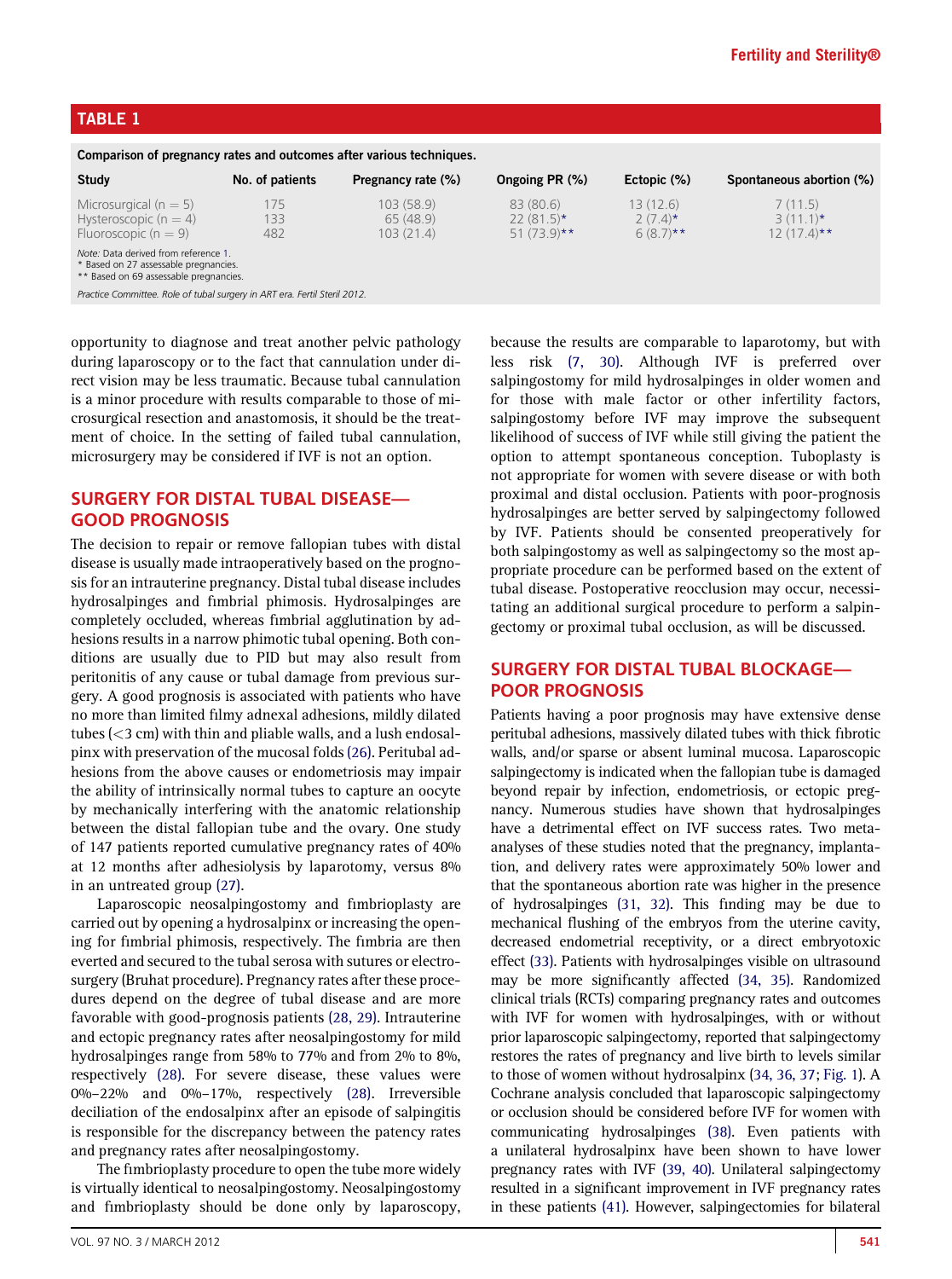<span id="page-3-0"></span>

Effect of treating hydrosalpinges before IVF. (Taken from Practice Committee of the American Society for Reproductive Medicine in collaboration with The Society of Reproductive Surgeons. Salpingectomy for hydrosalpinx prior to in vitro fertilization. Fertil Steril 2008;90:S66–8.)

Practice Committee. Role of tubal surgery in ART era. Fertil Steril 2012.

hydrosalpinges yielded higher IVF pregnancy rates than for unilateral hydrosalpinges [\(34\)](#page-5-0). There have been several case reports of spontaneous pregnancy after salpingectomy for a unilateral hydrosalpinx [\(34, 42](#page-5-0)–44). In the largest series of 25 patients, the mean duration of infertility was 3 years; 22 (88%) conceived spontaneously, within a mean of 5.6 months postoperatively with no ectopic pregnancies [\(44\).](#page-5-0) Laparoscopic salpingectomy (or salpingostomy for favorable tubes) should be considered for patients with unilateral hydrosalpinges.

Laparoscopic salpingectomy is done by coagulating and dividing the proximal tube close to the cornua. The mesosalpinx is then serially coagulated and cut. It is prudent to stay close to the tube to avoid potentially compromising the ovarian blood supply.

Salpingectomy and even tubal ligation have been implicated as causes of subsequent diminished ovarian reserve. In one level III study, antral follicle counts and ovarian blood flow were reduced in the ipsilateral ovary after laparoscopic salpingectomy for ectopic pregnancy [\(45\).](#page-5-0) However, another study of IVF before and after salpingectomy for ectopic pregnancy found no significant differences in dose or duration of gonadotropins used or peak  $E_2$  levels. Furthermore, there was no difference in the number of oocytes retrieved or embryo quality between cycles or between the ovaries [\(46\).](#page-5-0) Salpingectomy for hydrosalpinges also did not result in differences in ovarian stimulation or IVF parameters before or after surgery [\(47\)](#page-6-0).

In two RCTs, researchers reported that proximal tubal occlusion was also effective in restoring IVF pregnancy rates in women with hydrosalpinx [\(37, 48\).](#page-5-0) A study comparing proximal occlusion to salpingectomy for hydrosalpinx before IVF reported that FSH levels were increased from baseline after salpingectomy but not after proximal

occlusion [\(49\)](#page-6-0). Despite this finding, there were no differences in ovarian stimulation or IVF outcomes. Several studies found no compromise in ovarian reserve after laparoscopic tubal ligation by bipolar cautery [\(50, 51\)](#page-6-0). An RCT found that tubal ligation by bipolar cautery had an adverse effect on ovarian volume and antral follicle counts, which was not seen with mechanical clips [\(52\)](#page-6-0). Neither technique, however, was associated with changes in day 3 FSH,  $E_2$ , inhibin-B, or anti-Müllerian hormone levels. Mechanical clips may be the preferred method for proximal occlusion. There is a theoretical concern that proximal occlusion may lead to an increase in the size of the hydrosalpinx, as the fluid can no longer drain through the uterus. For this reason, consideration may be given to widely fenestrating the hydrosalpinges at the time of proximal occlusion.

Proximal tubal occlusion for hydrosalpinges has also been accomplished hysteroscopically with Essure coil inserts, but data on IVF success rates are limited to a few very small case series [\(53, 54\).](#page-6-0) The trailing coils within the endometrial cavity may have the potential to act as an intrauterine contraceptive device, limiting embryo implantation with IVF. Complete tissue encapsulation of the Essure coils was observed by hysteroscopy in only 17% of patients within 1 year after placement and in 25% after 13–43 months [\(55\).](#page-6-0) It is unknown whether tissue encapsulation confers a better prognosis for pregnancy. Adiana, a new device for hysteroscopic proximal tubal occlusion, uses radiofrequency energy to stimulate interstitial scarring followed by insertion of a small silicone elastomer matrix.

Ultrasound-guided aspiration of hydrosalpinges at the time of oocyte retrieval yielded conflicting results in two small retrospective studies [\(56, 57\).](#page-6-0) A randomized study comparing ultrasound-guided aspiration with a nontreated control reported significantly higher clinical pregnancy rates with aspiration [\(58\)](#page-6-0). Intuitively, it makes sense that laparoscopic neosalpingostomy before IVF should improve the pregnancy rate, but there are still no confirmatory studies.

#### SURGERY FOR STERILIZATION REVERSAL

The decision regarding whether to undergo tubal anastomosis or IVF is left up to the patient after reviewing the pros and cons of each treatment option. These patients are usually otherwise fertile and have better success rates after surgery than patients with tubal pathology. They may also have a better prognosis with IVF as well. Reversal of tubal ligation is achieved by opening the occluded ends of the proximal and distal segments and anastomosing them with fine nonreactive sutures using magnification and microsurgical techniques.

Traditionally, tubal anastomosis has been done via a full laparotomy incision with an overnight hospitalization, although it can be accomplished by minilaparotomy as an outpatient procedure. The few published reports of laparoscopic tubal anastomosis noted comparable pregnancy rates, but the procedure times tended to be prolonged [\(59, 60\)](#page-6-0). The laparoscopic procedures were done in an identical fashion to open microsurgical tubal anastomosis. Only surgeons who are very facile with laparoscopic suturing and who have extensive training in conventional tubal microsurgery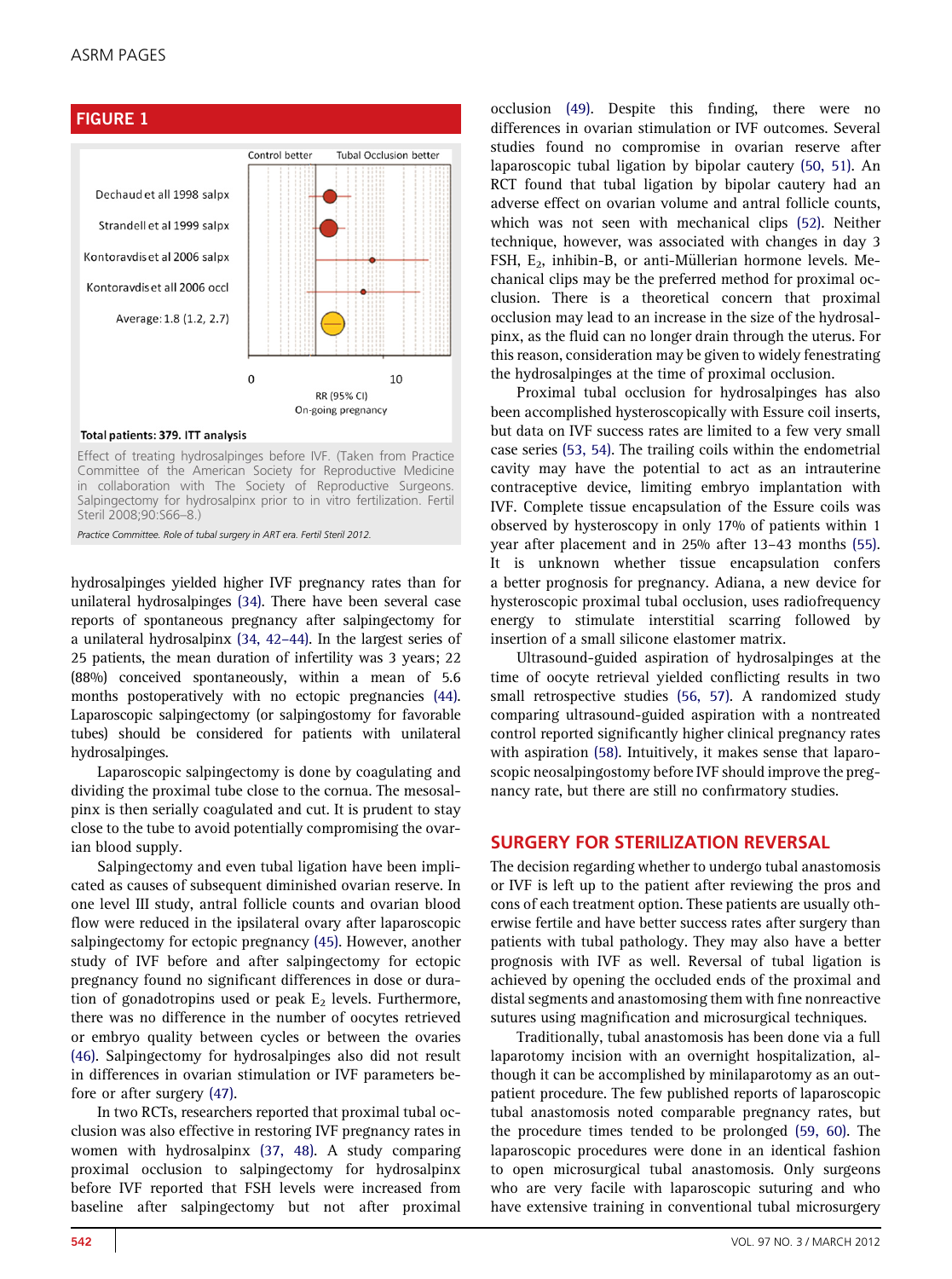<span id="page-4-0"></span>should attempt this procedure. Laparoscopic microsurgery is technically demanding and is best accomplished by those with the requisite training and experience. Recently, robotic technology has been used to facilitate laparoscopic tubal anastomosis, but further studies are needed to evaluate the risks and benefits of this procedure.

The use of a one-stitch technique, titanium clips, and fibrin glue have been tried to circumvent the difficult suturing involved in laparoscopy. The goal of laparoscopic surgery should be to duplicate the standard open procedure as such shortcuts may compromise the clinical results. Robotic assistance has been evaluated as a means to facilitate laparoscopic tubal anastomosis. Two small trials comparing robotic to open tubal anastomosis reported that the da Vinci robot significantly increased operative times and cost with similar pregnancy rates, although recovery times were shorter [\(61, 62\)](#page-6-0).

When considering tubal anastomosis, the woman's age is the most important prognostic factor [\(54, 58\)](#page-6-0). In women younger than 40 years of age, the cumulative intrauterine pregnancy rate at 2 years is 70%, compared with more than 90% after microsurgical reversal of tubal sterilization [\(58](#page-6-0)–60). Even in women 40–45 years old, cumulative intrauterine pregnancy rates of 41.7%–70.6% have been reported [\(59, 63](#page-6-0)–67). Isthmic-isthmic repairs and longer final tubal lengths are generally thought to yield higher success rates, although this is not a universal finding. The rate of ectopic pregnancy after the procedure is 2%–10%, versus 2% for IVF [\(16, 59](#page-5-0)–66). Tubal anastomosis should not be considered when the final tubal length is less than 4 cm, there are significant tubo-ovarian adhesions or stage 3–4 endometriosis, and/or there is more than a mild male factor.

A retrospective cohort study comparing IVF to tubal anastomosis reported that tubal anastomosis had a significantly higher cumulative pregnancy rate for women younger than 37 years of age, but there was no significant difference in women aged 37 years or older [\(68\)](#page-6-0). In addition, the average cost per delivery for tubal anastomosis was almost half that for IVF [\(68\)](#page-6-0). The decision regarding whether to have tubal anastomosis or IVF is left up to the patient, after reviewing the pros and cons of each treatment option.

#### SUMMARY

- Factors to be considered when counseling patients having tubal infertility regarding corrective surgery or IVF include the age of the woman and ovarian reserve, the number and quality of sperm in the ejaculate, the number of children desired, the site and extent of tubal disease, the presence of other infertility factors, the risk of ectopic pregnancy and other complications, the experience of the surgeon, the success rates of the IVF program, cost, and patient preference.
- $\bullet$  There are no adequate trials comparing pregnancy rates with tubal surgery versus IVF. However, IVF has a higher per cycle pregnancy rate. Tubal anastomosis for reversal of tubal sterilization has a significantly higher cumulative pregnancy rate than IVF, and it is more cost efficient, even in women 40 years of age or older.
- $\bullet$  Laparoscopic salpingectomy or proximal tubal ligation overcomes the detrimental effect of hydrosalpinges on

IVF pregnancy rates in patients who are not candidates for corrective tubal surgery.

# **CONCLUSION**

- There is good evidence to support HSG as the standard firstline test to assess tubal patency, but it is limited by falsepositive diagnoses of proximal tubal blockage.
- The evidence is fair to recommend tubal cannulation for proximal tubal obstruction in young women with no other significant infertility factors.
- The evidence is fair to recommend laparoscopic fimbrioplasty or neosalpingostomy for the treatment of mild hydrosalpinges in young women with no other significant infertility factors.
- There is good evidence for recommending laparoscopic salpingectomy or proximal tubal occlusion in cases of surgically irreparable hydrosalpinges to improve IVF pregnancy rates.
- There is good evidence to support the recommendation for microsurgical anastomosis for tubal ligation reversal.

Acknowledgments: This report was developed under the direction of the Practice Committee of the American Society for Reproductive Medicine as a service to its members and other practicing clinicians. Although this document reflects appropriate management of a problem encountered in the practice of reproductive medicine, it is not intended to be the only approved standard of practice or to dictate an exclusive course of treatment. Other plans of management may be appropriate, taking into account the needs of the individual patient, available resources, and institutional or clinical practice limitations. The Practice Committee and the Board of Directors of the American Society for Reproductive Medicine have approved this report.

The following members of the American Society for Reproductive Medicine Practice Committee participated in the development of this document. All Practice Committee members disclosed commercial and financial relationships with manufacturers or distributors of goods or services used to treat patients. Members of the committee who were found to have conflicts of interest based on the relationships disclosed did not participate in the discussion or development of this document.

Samantha Pfeifer, M.D., Marc Fritz, M.D., R. Dale McClure, M.D., G. David Adamson, M.D., Kurt Barnhart, M.D., M.S.C.E., William Catherino, M.D., Ph.D., Marcelle Cedars, M.D., John Collins, M.D., Owen Davis, M.D., Jeffrey Goldberg, M.D., Michael Thomas, M.D., Catherine Racowsky, Ph.D., Eric Widra, M.D., Mark Licht, M.D., Clarisa Gracia, M.D., M.S.C.E., Robert Rebar, M.D., Andrew La Barbera, Ph.D.

#### **REFERENCES**

- 1. Honore GM, Holden AE, Schenken RS. Pathophysiology and management of proximal tubal blockage. Fertil Steril 1999;5:785–95 (level II-2).
- 2. Borrero SB, Reeves MF, Schwarz EB, Bost JE, Creinin MD, Ibrahim SA. Race, insurance status, and desire for tubal sterilization reversal. Fertil Steril 2008;90:272–7 (level III).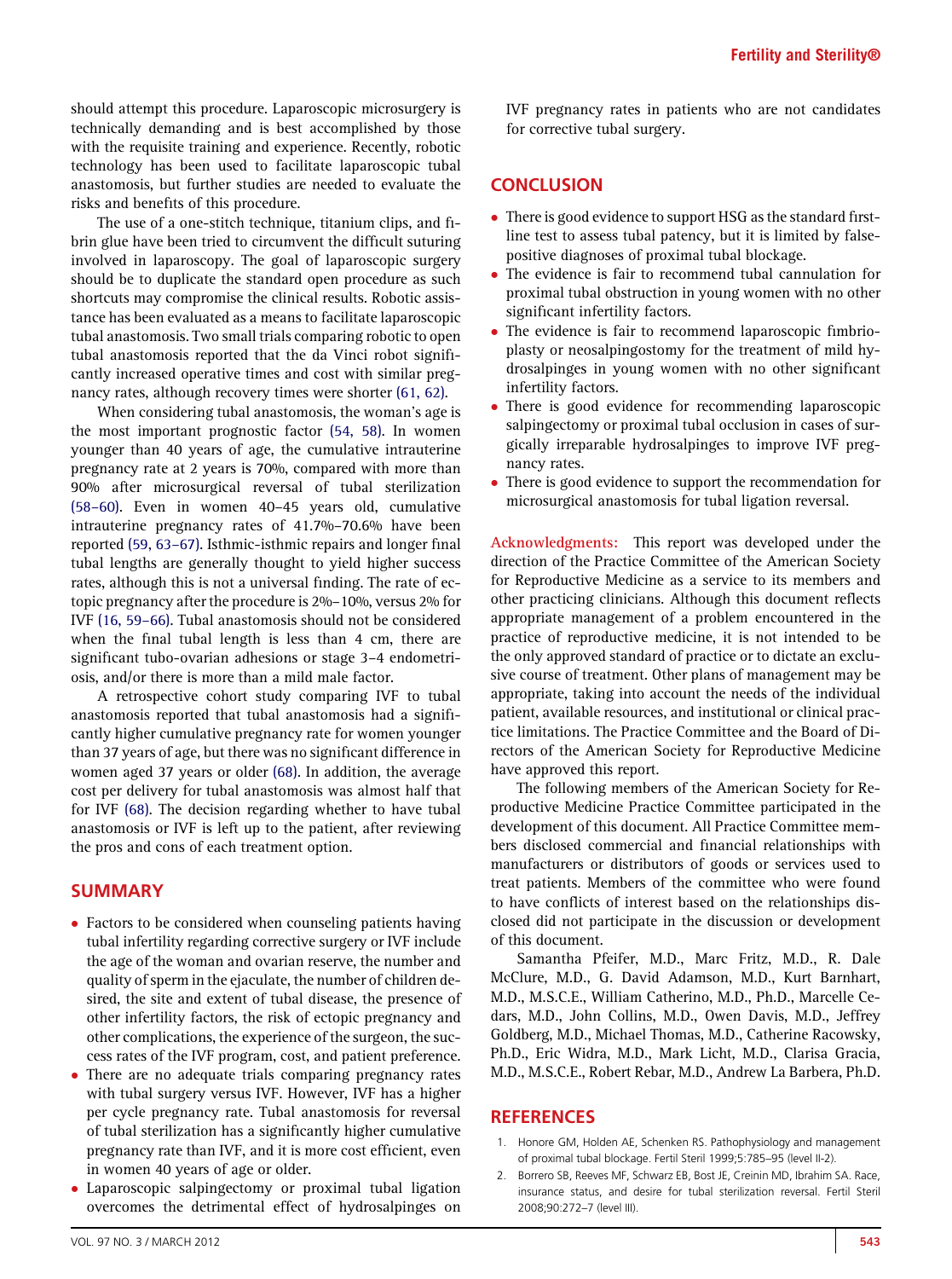- <span id="page-5-0"></span>3. Schmidt JE, Hillis SD, Marchbanks PA, Jeng G, Peterson HB. Requesting information about and obtaining reversal after tubal sterilization: findings from the U.S. Collaborative Review of Sterilization. Fertil Steril 2000;74: 892–8 (level III).
- 4. Chi IC, Jones DB. Incidence, risk factors, and prevention of poststerilization regret in women: an updated international review from an epidemiological perspective. Obstet Gynecol Surv 1994;49:722–32 (level III).
- 5. Harris RP, Helfand M, Woolf SH, Lohr KN, Mulrow CD, Teutsch SM, et al. Current methods of the US Preventive Services Task Force: a review of the process. Am J Prev Med 2001;20:21–35.
- 6. den Hartog JE, Morre SA, Land JA. Chlamydia trachomatis-associated tubal factor subfertility: immunogenetic aspects and serological screening. Hum Reprod Update 2006 (level II-3).
- 7. The Practice Committee of the American Society for Reproductive Medicine. Optimal evaluation of the infertile female. Fertil Steril 2006;86: S264–7 (level III).
- 8. Evers JL, Land JA, Mol BW. Evidence-based medicine for diagnostic questions. Semin Reprod Med 2003;21:9–15 (level III).
- 9. Dessole S, Meloni GB, Capobianco G, Manzoni MA, Ambrosini G, Canalis GC. A second hysterosalpingography reduces the use of selective technique for treatment of a proximal tubal obstruction. Fertil Steril 2000;73:1037–9 (level II-3).
- 10. Sulak PJ, Letterie GS, Coddington CC, Hayslip CC, Woodward JE, Klein TA. Histology of proximal tubal occlusion. Fertil Steril 1987;48:437 (level II-3).
- 11. Mol BW, Collins JA, Burrows EA, Van Der V, Bossuyt PM. Comparison of hysterosalpingography and laparoscopy in predicting fertility outcome. Hum Reprod 1999;14:1237–42 (level II-2).
- 12. Johnson N, Vanderkerchove P, Lilford R, Harada T, Hughes E, Luttjeboer F, et al. Tubal flushing for subfertility. Cochrane Database Syst Rev 2009;1: CD003718 (level I).
- 13. Hamed HO, Shahin AY, Elsamman AM. Hysterosalpingo-constrast sonography versus radiographic hysterosalpingography in the evaluation of tubal patency. Int J Gynecol Obstet 2009;105:215–7 (level II-3).
- 14. Ahinko-Hakamaa, Huhtala H, Tinkanen H. Confirmation of tubal patency in hysterosalpingo-contrast sonography by transvaginal hydrolaparoscopy. Acta Obstet Gynecol 2009;88:286–90 (level II-3).
- 15. Catenacci M, Goldberg JM. Transvaginal hydrolaparoscopy. Semin Reprod Med 2011;29:95–100 (level III).
- 16. Society for Assisted Reproductive Technology. Clinic Summary Report. Available at: [www.sart.org](http://www.sart.org). Accessed January 17, 2012.
- 17. Pandian Z, Akande VA, Harrild K, Bhattacharya S. Surgery for tubal infertility. Cochrane Database Syst Rev 2008;3:CD006415 (level III).
- 18. Hansen M, Bower C, Milne E, de Klerk N, Kurinczuk J. Assisted reproductive technologies and the risk of birth defects—a systematic review. Hum Reprod 2005;20:328–38 (level II-2).
- 19. McDonald SD, Murphy K, Beyene J, Ohlsson A. Perinatal outcomes of singleton pregnancies achieved by in vitro fertilization: a systematic review and meta-analysis. J Obstet Gynaecol Canada 2005;27:449–59 (level II-2).
- 20. Jackson RA, Gibson KA, Wu YW, Croughan MS. Perinatal outcomes in singletons following in vitro fertilization: a meta-analysis. Obstet Gynecol 2004;103:551–63 (level II-2).
- 21. Källén B, Finnström O, Lindam A, Nilsson E, Nygren KG, Otterblad PO. Congenital malformations in infants born after in vitro fertilization in Sweden. Birth Defects Res 2010;88:137–43 (level II-2).
- 22. El-Chaar D, Yang Q, Gao J, Bottomley J, Leader A, Wen SW, et al. Risk of birth defects increased in pregnancies conceived by assisted human reproduction. Fertil Steril 2009;92:1557–61 (level II-2).
- 23. Letterie GS, Sakas EL. Histology of proximal tubal obstruction in cases of unsuccessful tubal canalization. Fertil Steril 1991;56:831–5 (level III).
- 24. Pinto AB, Hovsepian DM, Wattanakumtornkul S, Pilgram TK. Pregnancy outcomes after fallopian tube recanalization: oil-based versus water-soluble contrast agents. J Vasc Interven Radiol 2003;14:69–74 (level II-2).
- 25. Farhi J, Ben-Haroush A, Lande Y, Fisch B. Role of treatment with ovarian stimulation and intrauterine insemination in women with unilateral tubal occlusion diagnosed by hysterosalpingography. Fertil Steril 2007;88:396–400 (level II-2).
- 26. American Fertility Society. The American Fertility Society classifications of adnexal adhesions, distal tubal occlusion, tubal occlusion secondary to tubal ligation, tubal pregnancies, Mullerian anomalies and intrauterine adhesions. Fertil Steril 1988;49:944–55 (level III).
- 27. Tulandi T, Collins JA, Burrows E. Treatment-dependent and treatment-independent pregnancy among women with periadnexal adhesions. Am J Obstet Gynecol 1990;162:354–7 (level II-3).
- 28. Nackley AC, Muasher SJ. The significance of hydrosalpinx in in vitro fertilization. Fertil Steril 1998;69:373–84 (level III).
- 29. Milingos SD, Kallipolitis GK, Loutradis DC, Liapi AG, Hassan EA, Mavrommatis CG, et al. Laparoscopic treatment of hydrosalpinx: factors affecting pregnancy rates. J Am Assoc Gynecol Laparosc 2000;7:355–61 (level III).
- 30. Bontis JN, Theodoridis TD. Laparoscopic management of hydrosalpinx. Ann NY Acad Sci 2006;1092:199–210 (level II-3).
- 31. Zeyneloglu HB, Arici A, Olive D. Adverse effects of hydrosalpinx on pregnancy rates after in vitro fertilization—embryo transfer. Fertil Steril 1998;70:492–9 (level II-2).
- 32. Camus E, Poncelet C, Goffinet F, Wainer B, Meriet F, Nisand I, et al. Pregnancy rates after in-vitro fertilization in cases of tubal infertility with and without hydrosalpinx: a meta-analysis of published comparative studies. Hum Reprod 1999;14:1243–9 (level II-2).
- 33. Practice Committee of the American Society for Reproductive Medicine. Salpingectomy for hydrosalpinx prior to in vitro fertilization. Fertil Steril 2008;90:S66–8 (level III).
- 34. Strandell A, Lindhard A, Waldenstrom U, Thorburn J, Janson PO, Hamberger L. Hydrosalpinx and IVF outcome: a prospective, randomized multicentre trial in Scandinavia on salpingectomy prior to IVF. Hum Reprod 1999;14:2762–9 (level I).
- 35. de Wit W, Gowrising CJ, Kuik DJ, Lens JW, Schats R. Only hydrosalpinges visible on ultrasound are associated with reduced implantation and pregnancy rates after in-vitro fertilization. Hum Reprod 1998;13:1696–701 (level III).
- 36. Dechaud H, Daures JP, Arnal F, Humeau C, Hedon B. Does previous salpingectomy improve implantation and pregnancy rates in patients with severe tubal factor infertility who are undergoing in vitro fertilization? A pilot prospective randomized study. Fertil Steril 1998;69:1020–5 (level I).
- 37. Kontoravdis A, Makrakis E, Pantos K, Botsis D, Deligeoroglou E, Creatsas G. Proximal tubal occlusion and salpingectomy result in similar improvement in in vitro fertilization outcome in patients with hydrosalpinx. Fertil Steril 2006;86:1642–9 (level I).
- 38. Johnson N, van VS, Sowter MC, Strandell A, Mol BW. Surgical treatment for tubal disease in women due to undergo in vitro fertilisation. Cochrane Database Syst Rev 2010;1:CD002125 (level I).
- 39. Kassabji M, Sims JA, Butlerb L, Muasher SJ. Reduced pregnancy outcome in patients with unilateral or bilateral hydrosalpinx after in vitro fertilization. Eur J Obstet Gynecol Reprod Biol 1994;56:129–32.
- 40. Murray DL, Sagoskin AW, Widra EA. The adverse effect of hydrosalpinges on in vitro fertilization pregnancy rates and the benefit of surgical correction. Fertil Steril 1998;69:41–5.
- 41. Shelton KE, Butler L, Toner JP, Oehninger S, Muasher SJ. Salpingectomy improves the pregnancy rate in in-vitro fertilization patients with hydrosalpinx. Hum Reprod 1996;11:523–5.
- 42. Choe J, Check JH. Salpingectomy for unilateral hydrosalpinx may improve in vivo fecundity. Gynecol Obstet Invest 1999;48:285–7.
- 43. Aboulghar MA, Mansour RT, Serour GI. Spontaneous intrauterine pregnancy following salpingectomy for a unilateral hydrosalpinx. Hum Reprod 2002;17:1099–100.
- 44. Sagoskin AW, Lessey BA, Mottla GL, Richter KS, Chetkowski RJ, Chang AS, et al. Salpingectomy or proximal tubal occlusion of unilateral hydrosalpinx increases the potential for spontaneous pregnancy. Hum Reprod 2003;18: 2634–7.
- 45. Chan CC, Ng EH, Li CF, Ho PC. Impaired ovarian blood flow and reduced antral follicle count following laparoscopic salpingectomy for ectopic pregnancy. Hum Reprod 2003;18:2175–80 (level III).
- 46. Dar P, Sachs GS, Strassburger D, Bukovsky I, Arieli S. Ovarian function before and after salpingectomy in artificial reproductive technology patients. Hum Reprod 2000;15:142–4 (level II-3).